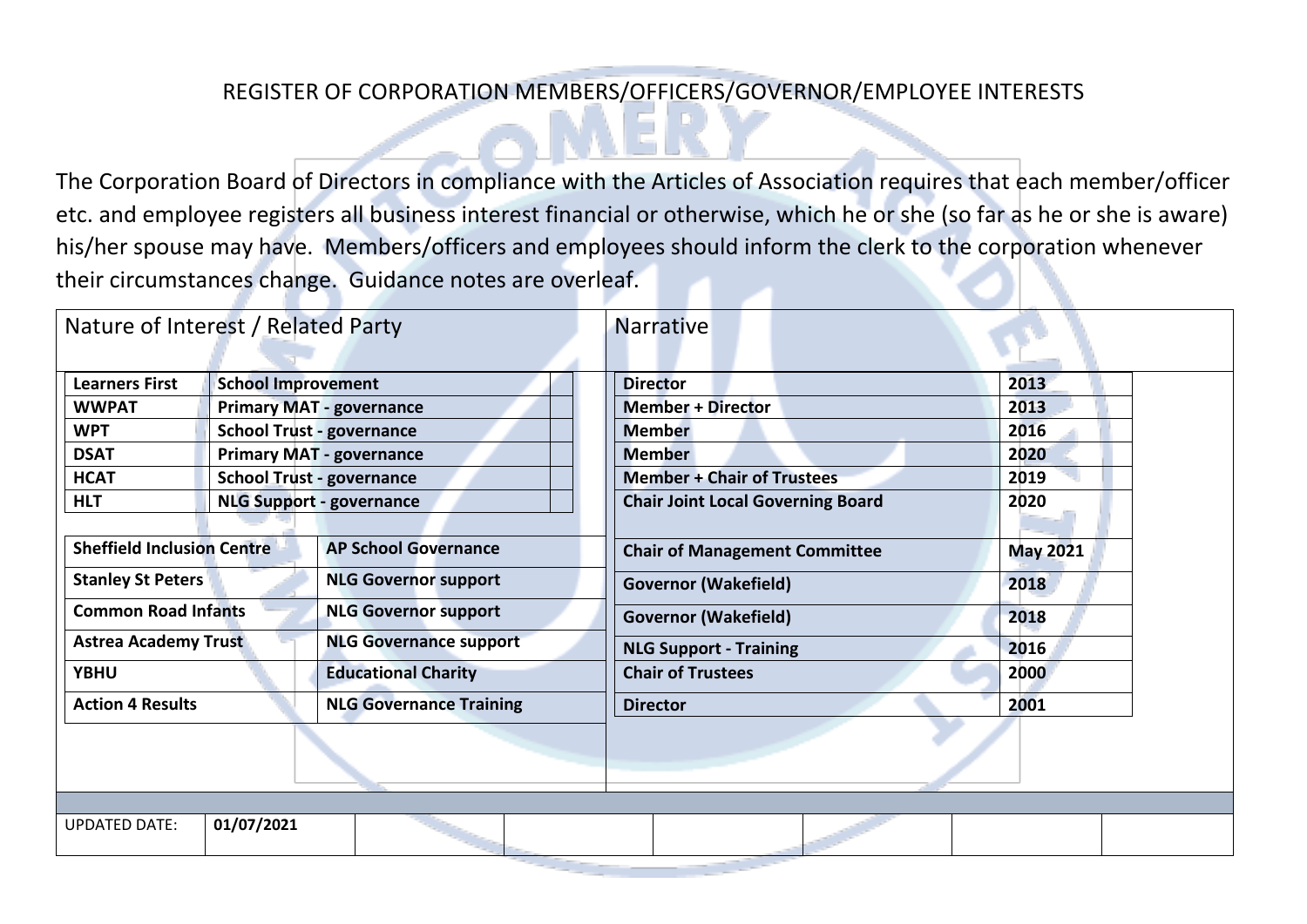| SIGNED |
|--------|
|--------|

Name (please print) ……… **ALAN RICHARDS** ……………………………………………………………………………………………

## **REGISTER OF CORPORATION MEMBERS/OFFICERS/EMPLOYEE INTERESTS**

## GUIDANCE NOTES

- 1 All Members, trustees, local governors and senior employees with a MAT are defined as 'related parties' and should complete Register of Interests overleaf. Close family members of the above individuals would also be treated as 'related parties' Board members have a duty to avoid conflicts of interest and should not use their connections to the trust for personal gain.
- 2 Any interest, financial or otherwise, which is likely or would, if publicly known, be perceived a being likely to interfere with the exercise of a member/officer or employee's independent judgment, should be disclosed to the corporation.
- 3 The Register of Interest enables members/officer and employees to disclose relevant business interests in a manner which is open and transparent, and demonstrates to the public that such interests have not influenced the corporation's decision-making process.
- 4 Members /Officers and employees are reminded that the Register of Interests is open to public inspection.
- 5 Members/Officers and employees are in the best position to decide what business interests are relevant and should be disclosed. However, the following checklist may be of assistance:

| <b>CATEGORY OF INTEREST</b>          | <b>INFORMATION TO BE DISCLOSED</b>                                                                        |
|--------------------------------------|-----------------------------------------------------------------------------------------------------------|
| Paid employment                      | Name of Employer                                                                                          |
| Self-employment                      | Name of significant customers/clients accounting for more than, say, 10% of income of individual or firm. |
| Directorship of commercial companies | Name of companies                                                                                         |
| Significant shareholdings            | Name of companies in which the corporation member owns, say 5%<br>or more of the issued capital           |